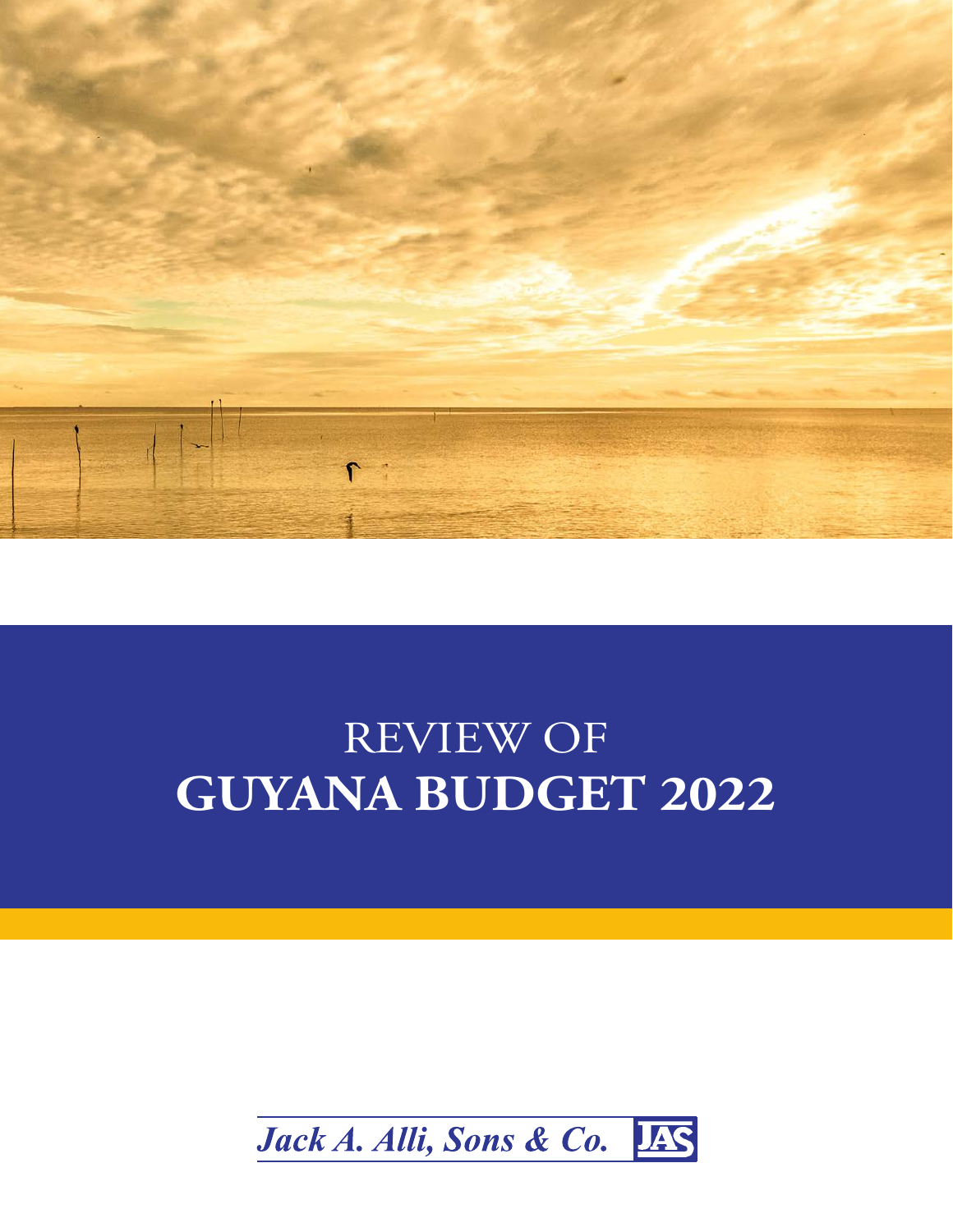

# REVIEW OF **GUYANA BUDGET 2022**

## **OVERVIEW**

The Senior Minister in the Office of the President, Honourable Dr. Ashni Singh, presented the 2022 Budget on 26 January 2022. This is the third budget presented by the current PPP / Civic administration led by H.E. Dr. Irfan Ali.

Budget 2022 was presented under theme "Steadfast Against All Challenges, Resolute in Building Our One Guyana". It projects total expenditure of G\$553 billion (US\$2.652 billion) while total revenue is estimated at G\$488 billion (US\$2.341 billion). The budget deficit for 2022 is estimated at G\$65 billion (US\$311 million).

### **PERFORMANCE OF NATIONAL ECONOMY IN 2021**

Budget 2021 had projected that the national economy would have grown 20.9 percent in 2021, with the non-oil sectors and oil sector expected to grow by 6.1 percent and 46.7 percent, respectively. Actual growth for 2021 was 19.9 percent, with the non-oil sectors growing by 4.6 percent.

#### *National Output*

The gross domestic product at current prices was US\$7.373 billion in 2021 compared to US\$4.940 billion in 2020, while per capita GDP in 2021 was estimated at US\$10,212 compared to US\$6,900 in 2020.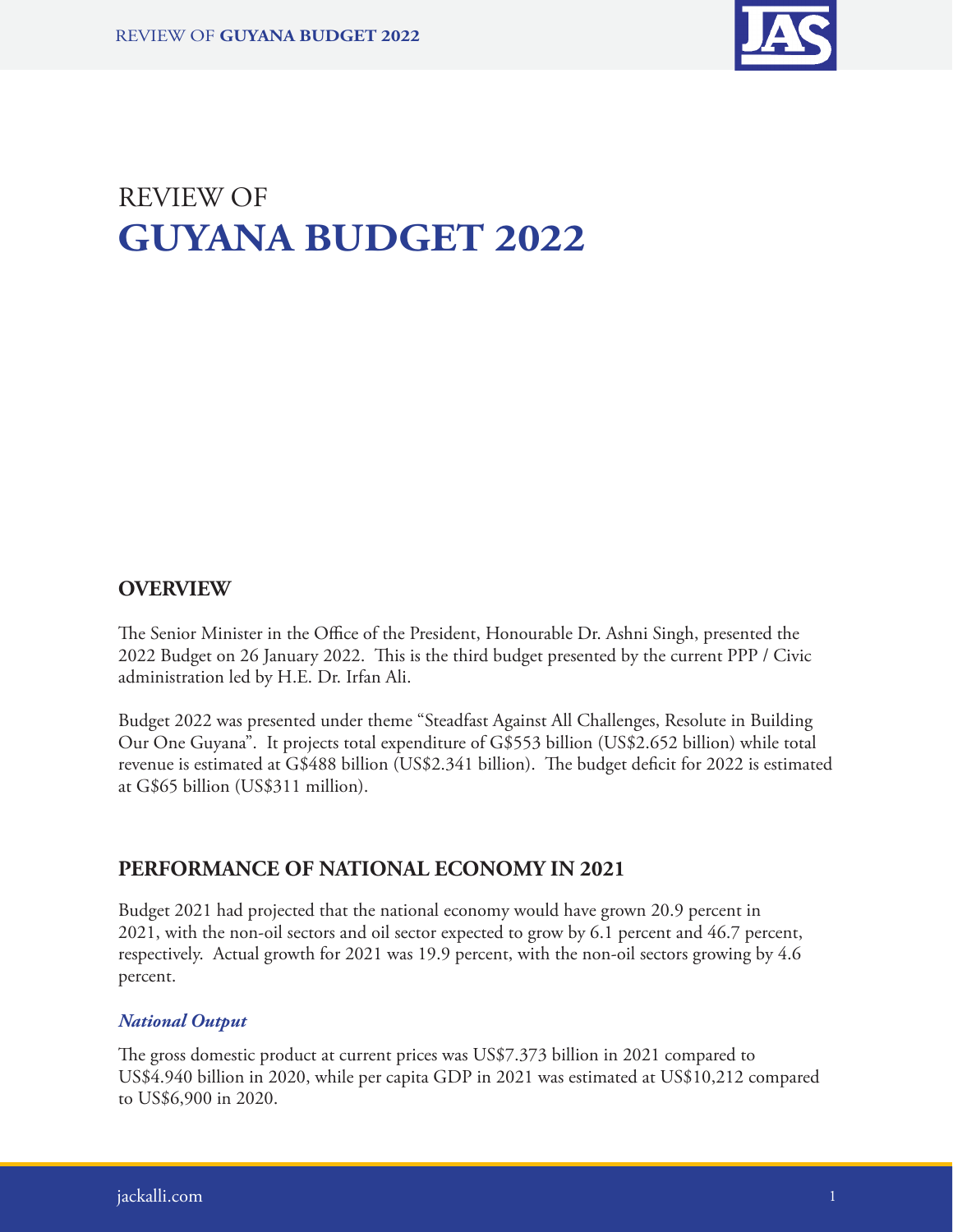

| <b>Sector</b>                       | % of 2021 GDP | % of 2020 GDP | % of 2019 GDP  |
|-------------------------------------|---------------|---------------|----------------|
| Petroleum                           | 45            | 37            | $\mathfrak{D}$ |
| Agriculture, Fishing and Forestry   | 14            | 18            | 25             |
| Mining and Quarrying                |               | 8             | 14             |
| Manufacturing                       | 3             | 4             | $\Omega$       |
| Services:                           |               |               |                |
| Real Estate                         | 4             |               |                |
| Construction                        |               |               |                |
| Wholesale and Retail Trade          | 4             | 4             |                |
| Administrative and support services | 4             | 4             | ่ (า           |
| Financial and Insurance Activities  | 3             | 3             | 5              |
| Other                               |               |               | 21             |

The contributions to gross domestic product of the major sectors, as measured at 2012 prices, are shown in the table below.

Source – Budget Speech 2022

The petroleum sector continued to expand during 2021, producing 42.7 million barrels of oil in 2021 compared to 27.2 million in 2020. In 2021, there was one FPSO operating offshore Guyana – the Liza Destiny.

The gold sector contracted by 14.8 percent due to challenges faced by both large and small to medium scale producers, while the quarry activity grew by 15.9 percent as public and private construction activity increased.

The agriculture, fishing and forestry sector was severely impacted by floods as Guyana experienced the second highest level of rainfall since 1981 during the first half of 2021. The sector is estimated to have contracted by 9.1 percent in 2021.

#### *Balance of Payments*

The balance of payments recorded a surplus of US\$130.2 million in 2021 compared to a surplus of US\$104.7 million for 2020. The main contributors are highlighted below.

| Account                | 2021<br><b>US\$mln</b> | 2020<br>US\$mln |
|------------------------|------------------------|-----------------|
| <b>Current Account</b> |                        |                 |
| Merchandise            |                        |                 |
| Crude Oil              | 2,975.5                | 1,064.1         |
| Gold                   | 858.4                  | 979.2           |
| Rice                   | 201.4                  | 243.2           |
| Bauxite                | 76.2                   | 73.3            |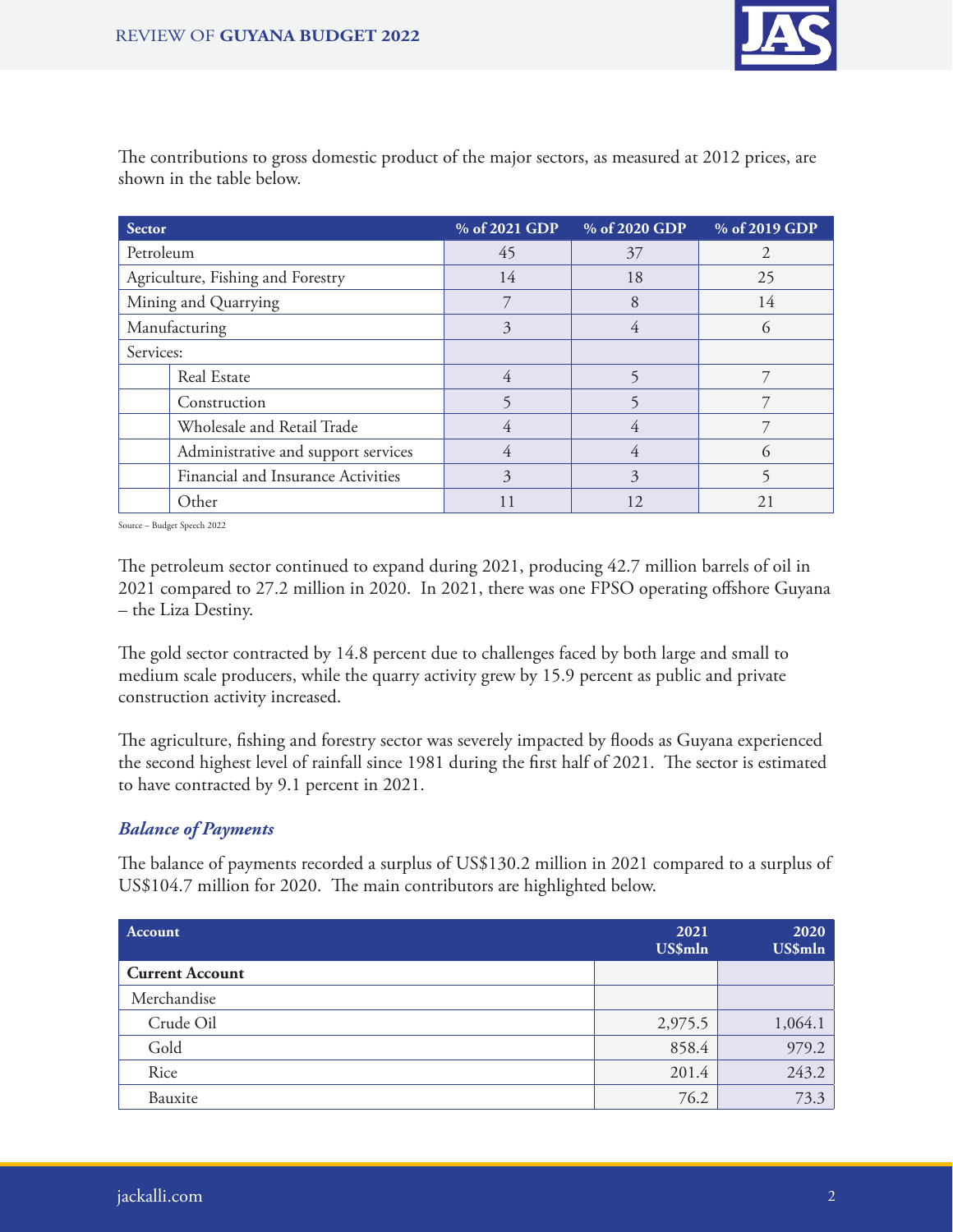

| Sugar                                | 14.6      | 24.1      |
|--------------------------------------|-----------|-----------|
| Timber                               | 26.5      | 27.7      |
| Other and Re-exports                 | 199.4     | 178.4     |
| Fuel & Lubricants                    | (740.3)   | (493.3)   |
| Other Imports                        | (3,552.9) | (1,756.8) |
| Current – Services (Net)             | (2,557.1) | (1,820.9) |
| Current - Transfers                  | 965.2     | 658.1     |
| <b>Total Current Account Deficit</b> | (1,533.1) | (822.9)   |
| <b>Total Capital Account Surplus</b> | 1,678.5   | 919.6     |
| <b>Errors and Omissions</b>          | (15.2)    | 8.0       |
| <b>Overall Balance</b>               | 130.2     | 104.7     |

Source – Budget Speech 2022

The current account benefitted from increased earnings from crude oil sales in 2021, which offset declines in most other commodity lines. The current account ended in an increased deficit of US\$1.533 billion due to the importation of Guyana's second FPSO – Liza Unity, and increased net service payments overseas.

The capital account of the balance of payments ended with a surplus of US\$1.678 billion, increasing from US\$920 million in the prior year, due mainly to increased foreign direct investment.

The balance of payments surplus resulted in an increase in net international reserves at the Bank of Guyana to US\$810.8 million as of 31 December 2021, compared to US\$680.6 million at the prior year end.

#### *Public and Guaranteed Debt*

Total public and publicly guaranteed debt amounted to US\$3.1 billion at the end of 2021 with external debt and domestic debt amounting to US\$1.4 billion and US\$1.7 billion, respectively, compared to US\$1.3 billion and US\$1.3 billion at the end of 2020. The increase in the domestic debt in 2021 is partly due to the issue of debentures by the Bank of Guyana for US\$959 million to securitise Government overdraft positions coming forward. The debt (including guaranteed debt) to GDP ratio at 2021 year-end was 38.7 percent.

#### *Natural Resources Fund*

The Natural Resources Fund amounted to US\$607 million at the end of 2021, comprising US\$357 from Guyana's share of profit oil and US\$52 million from royalties in 2021, in addition to the balance of US\$198 million at the end of 2020. There were no withdrawals from the Natural Resources Fund up to the end of 2021.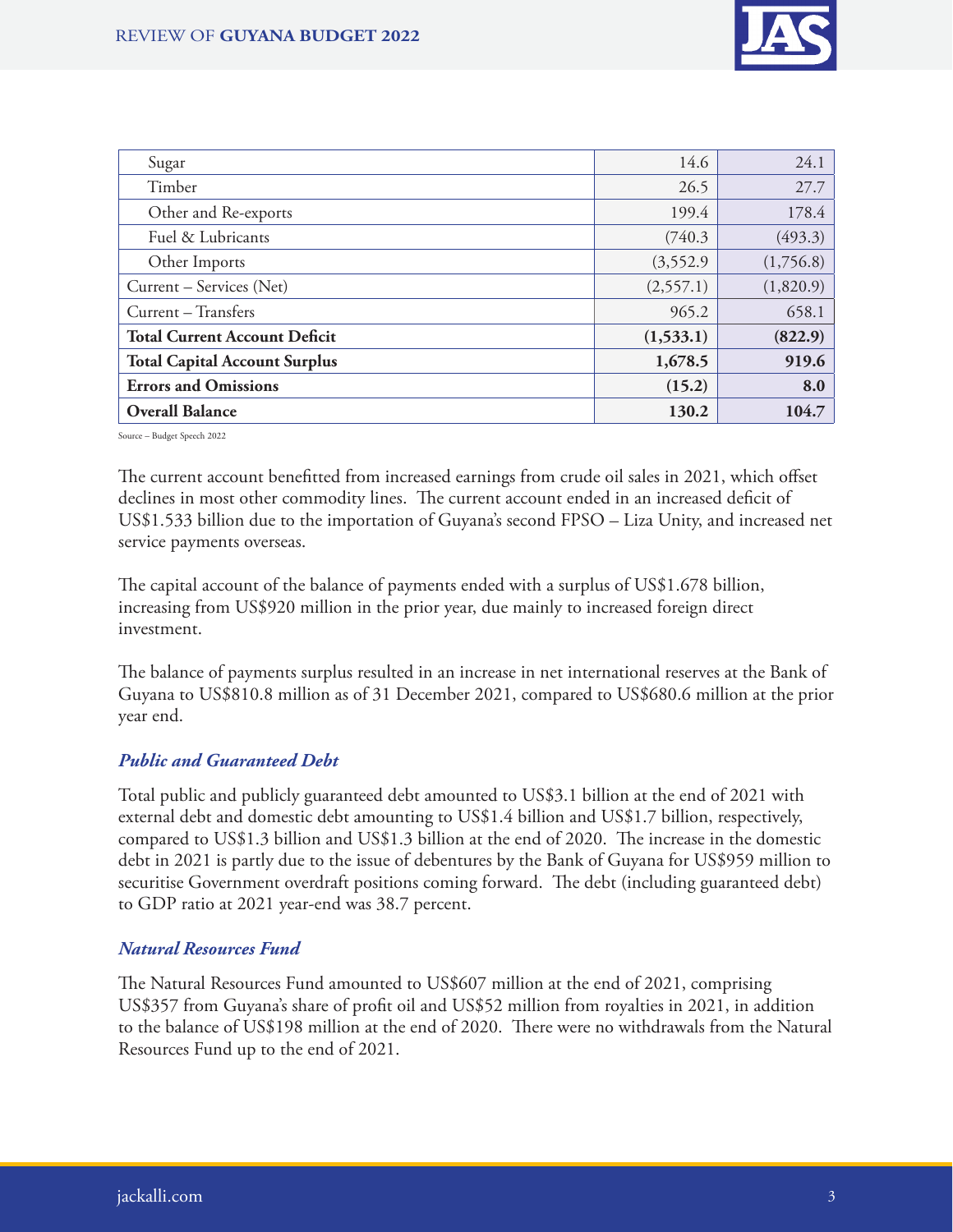

# **BUDGET REVENUE PROJECTIONS FOR 2022**

Of the total projected revenue for 2022 of G\$488 billion (US\$2.341 billion) in Budget 2022, G\$432 billion (US\$2.072 billion) is from current sources while G\$56 billion (US\$269 million) is from capital sources.

The major sources of current revenue of G\$432 billion are summarized in the table below.

| <b>Form of Current Revenue</b>                    | 2022<br><b>Budget</b><br>G\$bln | 2021<br><b>Budget</b><br>G\$bln |
|---------------------------------------------------|---------------------------------|---------------------------------|
| Value-added tax                                   | 56.6                            | 53.6                            |
| Corporation tax                                   | 48.2                            | 38.2                            |
| Excise tax                                        | 46.3                            | 40.1                            |
| Personal income tax                               | 46.5                            | 37.9                            |
| Import duty                                       | 27.6                            | 21.2                            |
| Withholding tax                                   | 46.3                            | 37.4                            |
| Other tax revenue                                 | 15.3                            | 13.7                            |
| Transfers from statutory and non-statutory bodies | 3.6                             | 3.4                             |
| Rent, royalties and land development schemes      | 1.7                             | 3.3                             |
| Bank of Guyana profits                            | 3.0                             | 2.5                             |
| Withdrawal from Natural Resource Fund             | 126.7                           | $\theta$                        |
| Other current revenue                             | 10.2                            | 14.8                            |
|                                                   | 432.0                           | 266.1                           |

Source – Budget Estimates 2022

Some of main fiscal measures announced in Budget 2022 are:

- 1. Excise Tax, Import Duty and VAT:
	- Reduction of excise tax on gasoline and diesel from 20 percent to 10 percent
	- Extension to 31 December 2022 of the freight cost adjustment which utilises prepandemic freight values in the determination of CIF values for tax and duty purposes
	- Removal of excise tax and VAT on new (less than four years old) motor trucks of any tonnage for transport of goods
	- Removal of excise tax on new single cab pickups below 3000 cc
	- Removal of excise tax on new double cab pickups below 2000 cc
	- Reduction of excise tax on new double cab pickups between 2000 and 3000 cc from 110 percent to 75 percent
	- Removal of VAT on cranes, safety equipment, and oil spill response equipment
	- Removal of VAT on new haulers for pulling containers or similar vehicles for pulling
- 2. Income Tax and Withholding Tax:
	- Increase in monthly income tax threshold from G\$65,000 to G\$75,000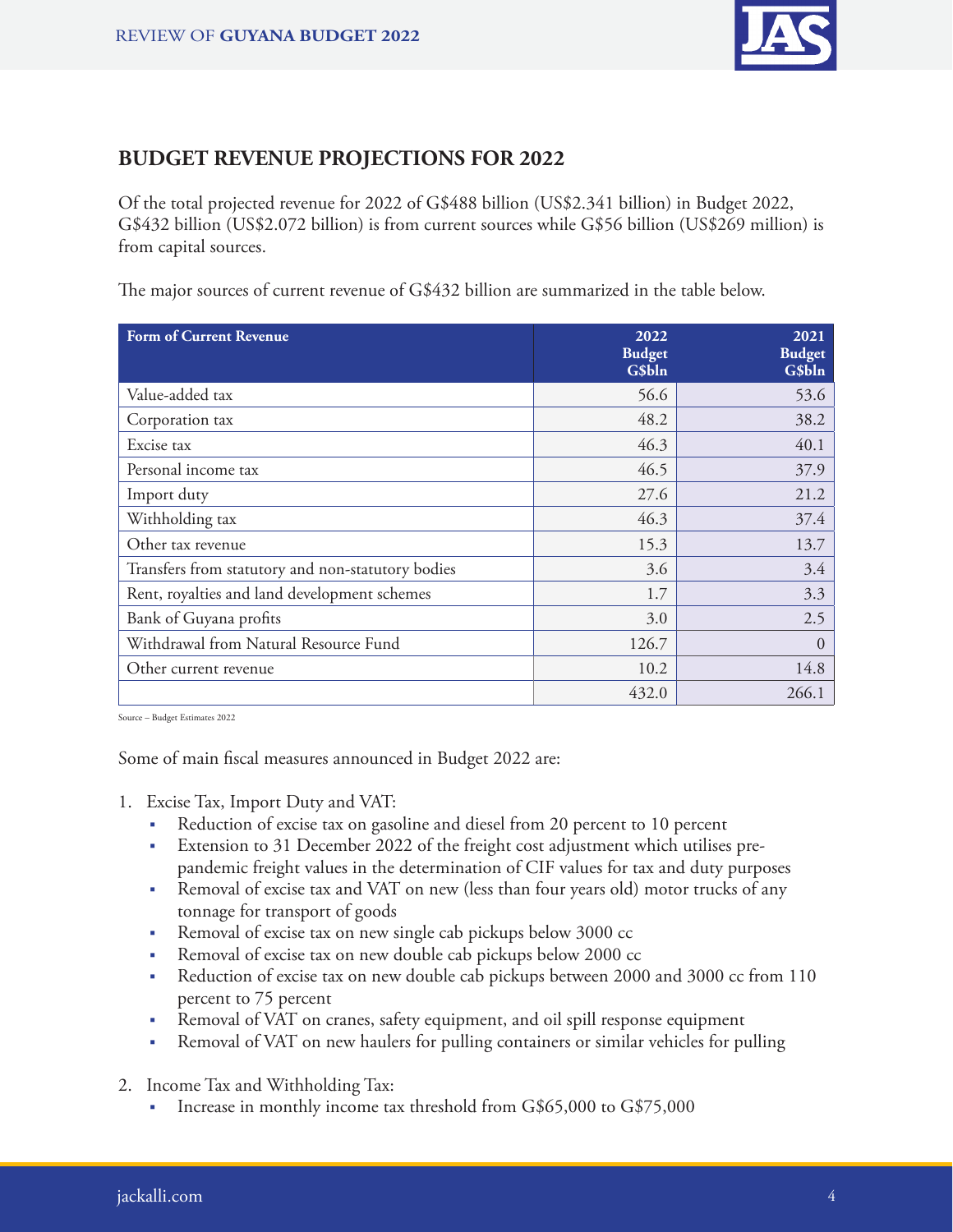

- Removal of two percent (2%) withholding tax on resident contractors
- Recognition of premiums paid for life and medical insurance as a deductible expense for individuals, up to a maximum of the lower of 10 percent of their income or G\$30,000
- Removal of withholding tax on interest income earned by individuals on bank deposits where their interest income does not exceed G\$10,000 per annum
- 3. Public Assistance and Support:
	- Increase in uniform grants from G\$4,000 to G\$5,000 per child
	- Increase in "Because We Care" grants from G\$15,000 to G\$25,000 per child
	- Increase in Old Age Pension from G\$25,000 to G\$28,000
	- Increase in Public Assistance from G\$12,000 to G\$14,000
	- Introduction of a Dialysis Support Programme which will finance up to G\$600,000 per annum worth of dialysis treatment for each dialysis patient in Guyana
	- An allocation of G\$5 billion to meet the cost of other interventions to be determined

#### 4. Other:

- Removal of stamp duty on retail transactions
- Increase in low-income mortgage ceiling on loans obtained through the banking system from G\$12 million to G\$15 million

Capital revenue of G\$56 billion is expected to be received principally through external loans of G\$45.8 billion (US\$219.7 million) and external grants of G\$10.2 billion (US\$48.9 million). The Inter-American Development Bank is expected to provide project loans and balance of payment support loans amounting to G\$11.2 billion (US\$53.7 million) and G\$15.1 billion (US\$72.4 million), respectively.

# **BUDGET EXPENDITURE PROJECTIONS FOR 2022**

Budget 2022 projects total expenditure of G\$553 billion (US\$2.652 billion) compared to G\$383 million (US\$1.837 billion) in 2021. The table below analyses the allocation of total expenditure across responsible agencies, with comparative allocations from Budget 2021.

| <b>Responsible Authority</b>                  | 2022<br><b>Budget</b><br>G\$bln | 2021<br><b>Budget</b><br>G\$bln |
|-----------------------------------------------|---------------------------------|---------------------------------|
| Ministry of Finance                           | 54                              | 45                              |
| Ministry of Public Works                      | 96                              | 40                              |
| Ministry of Health                            | 57                              | 39                              |
| Ministry of Human Service and Social Security | 30                              | 30                              |
| Ministry of Education                         | 33                              | 25                              |
| Ministry of Home Affairs                      | 28                              | 24                              |
| Ministry of Agriculture                       | 29                              | 19                              |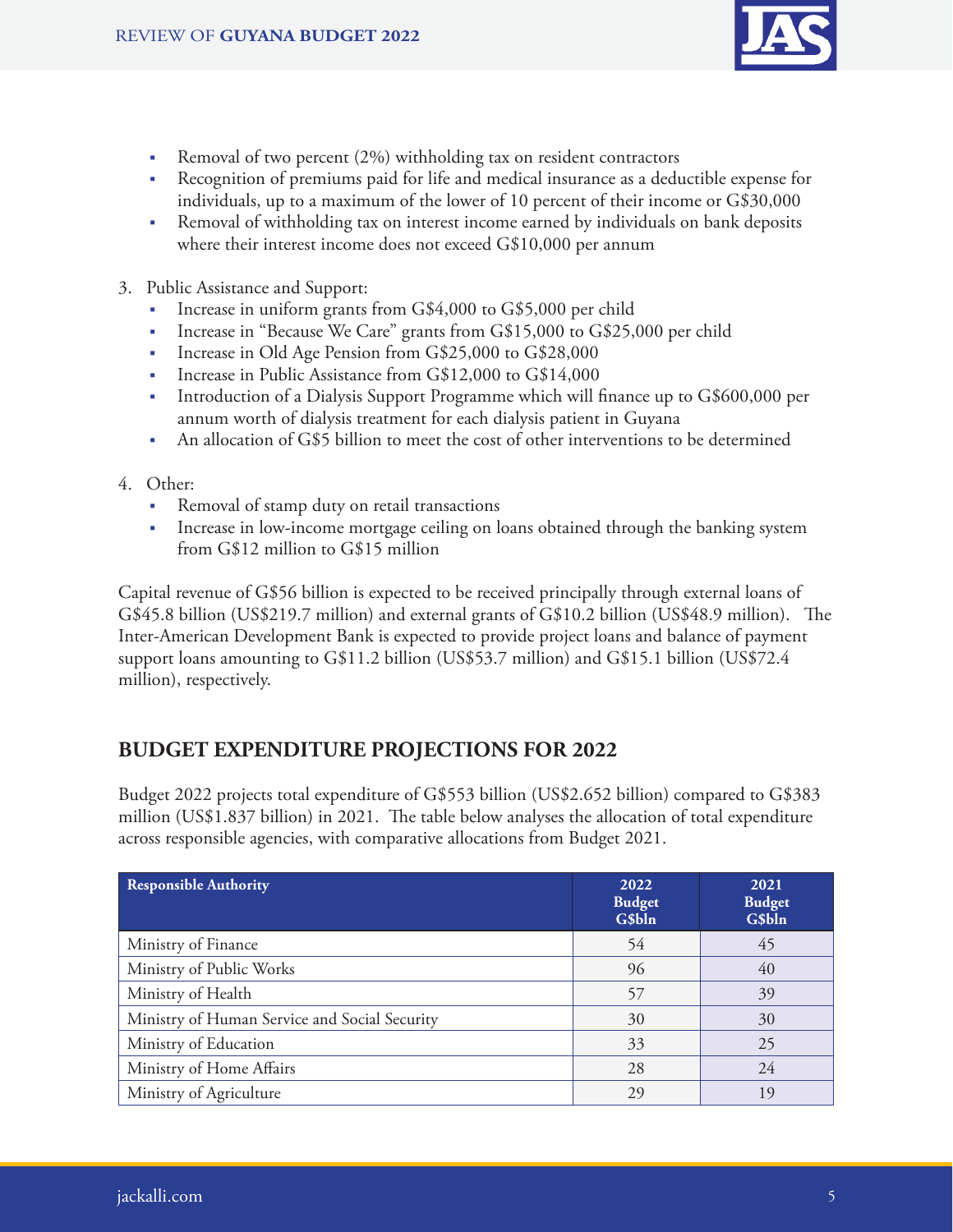

| <b>Responsible Authority</b>                     | 2022<br><b>Budget</b><br>G\$bln | 2021<br><b>Budget</b><br>G\$bln |
|--------------------------------------------------|---------------------------------|---------------------------------|
| Ministry of Housing and Water                    | 17                              | 13                              |
| Guyana Defence Force                             | 18                              | 15                              |
| Regional Authorities                             | 60                              | 54                              |
| Office of Prime Minister (inc. Power Generation) | 40                              | 13                              |
| Other Authorities                                | 59                              | 43                              |
| Public Debt                                      | 32                              | 23                              |
|                                                  | 553                             | 383                             |

Source – Budget Estimates 2022

Some of the policy and expenditure priorities highlighted in the Budget 2022 Presentation are as follows.

- Budgetary allocations for following major road links:
	- Corentyne Main Road to Crabwood Creek (G\$8.3 billion)
	- Linden to Mabura Hill Road (G\$6 billion)
	- Soesdyke to Linden Highway (G\$2.6 billion)
	- Ogle to Eccles Linkage (G\$2.3 billion)
	- Sheriff Street to Mandela Road Link (G\$1.1 billion)
	- Grove to Timehri Road Widening (\$2.1 billion)
- Budgetary allocation of G\$21.1 billion towards the construction of a fixed, four lane high span bridge across the Demerara River
- Commencement of "Gas-to-energy" which will entail the construction of a 225KM pipeline to transport natural gas from offshore Guyana to the West Bank of Demerara to a power plant that will be generate 300 MW of electricity, along with a NGL plant to meet local demand. Budget 2022 includes G\$20.8 billion towards the "Gas-to-energy" project.
- Commencement of the Amalia Falls Hydropower Project with expected capacity of 165 MW
- Utilisation of US\$85 million received from the Government of Norway towards the Low Carbon Development Strategy, for solar energy, Amerindian land titling, ICT access for the hinterland and sustainable land management projects.
- Budgetary allocation of G\$12.4 billion for a paediatric and maternal hospital, along with upgrades to the West Demerara and Bartica hospitals, and construction of six new regional hospitals.
- Budgetary allocation of G\$6.8 billion towards the national COVID-19 response
- Budgetary allocation of G\$6 billion for investment in field and factory operations at GuySuCo
- Budgetary allocation of G\$5 billion to strengthen flood protection infrastructure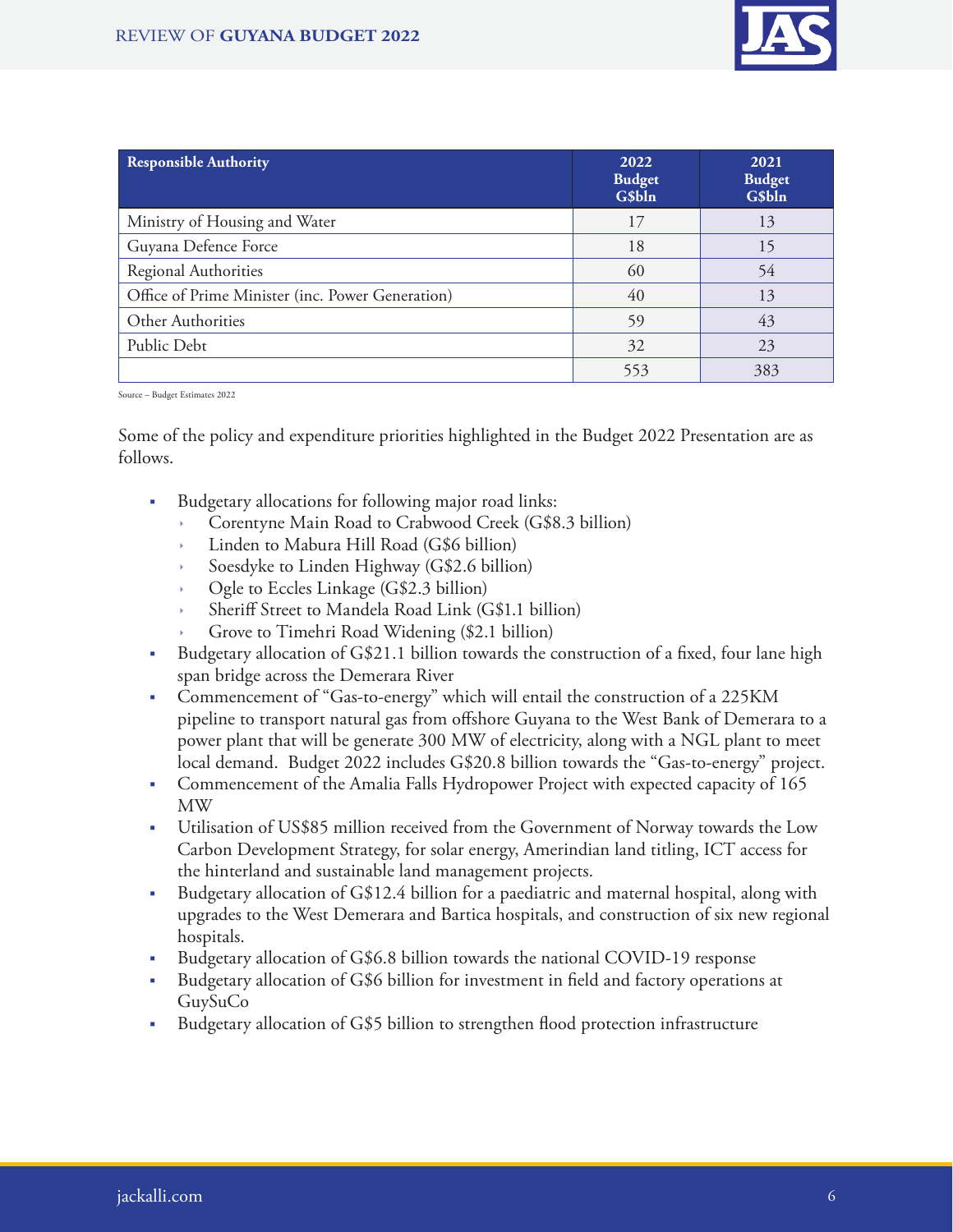

### **PROJECTED PERFORMANCE OF NATIONAL ECONOMY IN 2022**

It is projected that the national economy will grow by 47.5 percent in 2022, with the non-oil sectors and oil sector expected to grow by 7.7 percent and 96.7 percent, respectively.

The petroleum sector is expected to benefit from the additional FPSO – Liza Unity, bringing the average rate of production to 257,000 bpd, from 116,900 bpd in 2021. Apart from the continuing petroleum activity, it is projected that the gold, bauxite and other mining industries will recover in 2022. The quarrying and construction industries are expected to continue to benefit from the major infrastructure projects to be executed in the year. All major industries in the agriculture, forestry and fishing sector are expected to grow in 2022 after the devasting impact of the 2021 floods.

The balance of payments position is expected to record a surplus of US\$403.4 million with higher export receipts on all commodities, including crude oil exports projected to increase by 107.7 percent to US\$6 billion. The capital account is expected to record a deficit of US\$2 billion reflecting the operator's share of oil production applied to cost recovery, coupled with a moderation of foreign direct investments.

Inflation is projected at 4.1 percent, reflecting expectations of continued import price pressure, compared to 5.7 percent in 2021.

#### *Author's Note*

*Budget Estimates 2022 were prepared in Guyana Dollars. For purposes of this article, United States Dollar equivalent amounts have been determined by applying an exchange rate of G\$208.5 to US\$1 and have been rounded to the nearest million in most cases. Figures in tables may not sum to the total due to rounding.*